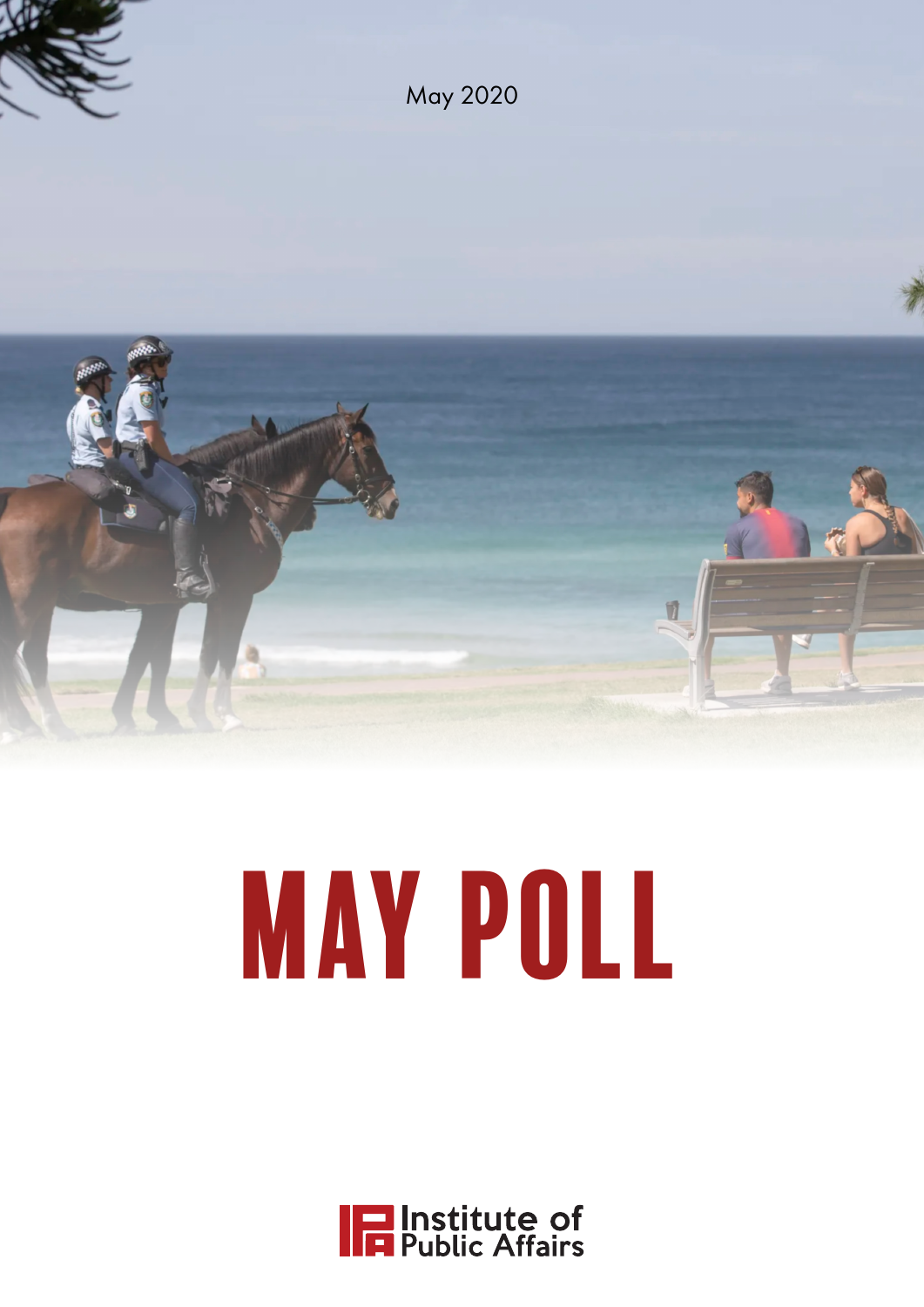# May Poll

This poll of 1,012 people was commissioned by the Institute of Public Affairs. Data for this poll was collected by marketing research firm Dynata between 24-26 April.

#### Summary

| Column %                                         | In the last six weeks I have<br>either lost my job, had my<br>hours cut, or had my pay cut | There should be an immediate easing<br>of petty restrictions with appropriate<br>social distancing in place |
|--------------------------------------------------|--------------------------------------------------------------------------------------------|-------------------------------------------------------------------------------------------------------------|
| Strongly agree                                   | 20%                                                                                        | 16%                                                                                                         |
| Somewhat agree                                   | 20%                                                                                        | 25%                                                                                                         |
| Neither agree or disagree                        | 14%                                                                                        | 19%                                                                                                         |
| Somewhat disagree                                | 6%                                                                                         | 23%                                                                                                         |
| Strongly disagree                                | 40%                                                                                        | 16%                                                                                                         |
| Top Net (Strongly agree/Somewhat agree)          | 40%                                                                                        | 41%                                                                                                         |
| Bottom Net (Somewhat disagree/Strongly disagree) | 46%                                                                                        | 39%                                                                                                         |
| <b>NET</b>                                       | 100%                                                                                       | 100%                                                                                                        |
|                                                  | 1012                                                                                       | 1012                                                                                                        |

### In the last six weeks I have either lost my job, had my hours cut, or had my pay cut

|                                                            |       | <b>AGE GROUPS</b> |           |           |           |       |  |  |
|------------------------------------------------------------|-------|-------------------|-----------|-----------|-----------|-------|--|--|
| Column %                                                   | 18-24 | 25-34             | $35 - 44$ | $45 - 54$ | $55 - 64$ | $65+$ |  |  |
| Strongly agree                                             | 31%   | 30%               | 20%       | 23%       | 19%       | 3%    |  |  |
| Somewhat agree                                             | 29%   | 32%               | 26%       | 17%       | 9%        | 5%    |  |  |
| Neither agree or disagree                                  | 16%   | 14%               | 9%        | 12%       | 12%       | 19%   |  |  |
| Somewhat disagree                                          | 7%    | 8%                | 4%        | 7%        | 9%        | 3%    |  |  |
| Strongly disagree                                          | 17%   | 15%               | 41%       | 40%       | 52%       | 70%   |  |  |
| Top Net (Strongly agree/<br>Somewhat agree)                | 60%   | 63%               | 45%       | 40%       | 28%       | 8%    |  |  |
| <b>Bottom Net (Somewhat</b><br>disagree/Strongly disagree) | 25%   | 23%               | 45%       | 48%       | 61%       | 73%   |  |  |
| <b>NET</b>                                                 | 100%  | 100%              | 100%      | 100%      | 100%      | 100%  |  |  |

#### There should be an immediate easing of petty restrictions with appropriate social distancing in place

|                                                            | <b>AGE GROUPS</b> |           |           |       |           |       |
|------------------------------------------------------------|-------------------|-----------|-----------|-------|-----------|-------|
| Column %                                                   | 18-24             | $25 - 34$ | $35 - 44$ | 45-54 | $55 - 64$ | $65+$ |
| Strongly agree                                             | 15%               | 21%       | 20%       | 16%   | 13%       | 10%   |
| Somewhat agree                                             | 36%               | 30%       | 23%       | 22%   | 18%       | 26%   |
| Neither agree or disagree                                  | 22%               | 23%       | 22%       | 19%   | 20%       | 11%   |
| Somewhat disagree                                          | 19%               | 18%       | 23%       | 26%   | 22%       | 29%   |
| Strongly disagree                                          | 8%                | 8%        | 12%       | 17%   | 27%       | 24%   |
| Top Net (Strongly agree/<br>Somewhat agree)                | 50%               | 52%       | 43%       | 38%   | 30%       | 36%   |
| <b>Bottom Net (Somewhat</b><br>disagree/Strongly disagree) | 27%               | 26%       | 3.5%      | 43%   | 49%       | 53%   |
| <b>NET</b>                                                 | 100%              | 100%      | 100%      | 100%  | 100%      | 100%  |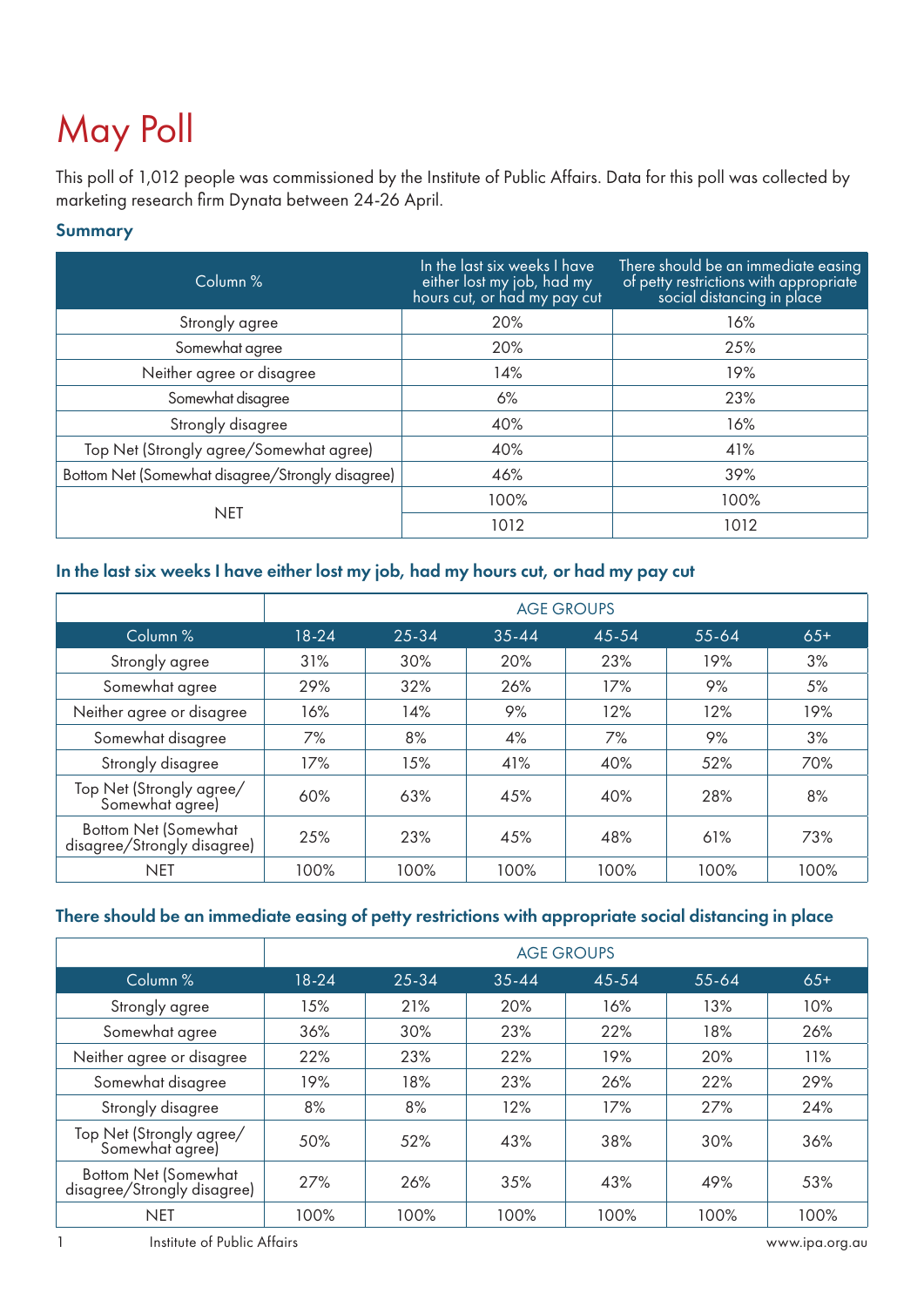# Are you...?

|            | <b>AGE GROUPS</b> |       |           |       |         |       |
|------------|-------------------|-------|-----------|-------|---------|-------|
| Column %   | $18 - 24$         | 25-34 | $35 - 44$ | 45-54 | $55-64$ | $65+$ |
| Male       | 27%               | 45%   | 48%       | 52%   | 55%     | 62%   |
| Female     | 73%               | 55%   | 52%       | 48%   | 45%     | 38%   |
| <b>NET</b> | 100%              | 100%  | 100%      | 100%  | 100%    | 100%  |

#### **Location**

|                                     |       | <b>AGE GROUPS</b> |           |       |       |       |  |
|-------------------------------------|-------|-------------------|-----------|-------|-------|-------|--|
| Column <sup>%</sup>                 | 18-24 | 25-34             | $35 - 44$ | 45-54 | 55-64 | $65+$ |  |
| <b>Australian Capital Territory</b> | $0\%$ | 1%                | 2%        | 4%    | 3%    | 2%    |  |
| Greater Adelaide                    | 10%   | 2%                | 4%        | 9%    | 9%    | 6%    |  |
| Greater Brisbane                    | 13%   | 18%               | 10%       | 12%   | 11%   | 10%   |  |
| <b>Greater Darwin</b>               | 1%    | 1%                | 1%        | 1%    | 1%    | 1%    |  |
| Greater Hobart                      | 1%    | 1%                | 1%        | 0%    | 0%    | 2%    |  |
| Greater Melbourne                   | 27%   | 25%               | 19%       | 23%   | 18%   | 16%   |  |
| <b>Greater Perth</b>                | 7%    | 6%                | 10%       | 10%   | 7%    | 14%   |  |
| Greater Sydney                      | 23%   | 30%               | 37%       | 22%   | 22%   | 12%   |  |
| Rest of NSW                         | 6%    | 5%                | 4%        | 5%    | 9%    | 13%   |  |
| Rest of NT                          | $0\%$ | 0%                | 1%        | 0%    | $1\%$ | 0%    |  |
| <b>Rest of Queensland</b>           | 7%    | 5%                | 6%        | 5%    | 13%   | 9%    |  |
| Rest of SA                          | $0\%$ | 1%                | 1%        | 2%    | $0\%$ | 2%    |  |
| <b>Rest of Tasmania</b>             | 2%    | 2%                | $1\%$     | 1%    | 1%    | 2%    |  |
| <b>Rest of Victoria</b>             | 2%    | 2%                | 4%        | 6%    | 4%    | 9%    |  |
| Rest of WA                          | 0%    | 0%                | 1%        | 1%    | 2%    | 1%    |  |
| <b>NET</b>                          | 100%  | 100%              | 100%      | 100%  | 100%  | 100%  |  |

#### **State**

|            | <b>AGE GROUPS</b> |       |           |       |           |       |  |
|------------|-------------------|-------|-----------|-------|-----------|-------|--|
| Column %   | $18 - 24$         | 25-34 | $35 - 44$ | 45-54 | $55 - 64$ | $65+$ |  |
| <b>ACT</b> | 0%                | 1%    | 2%        | 4%    | 3%        | 2%    |  |
| <b>NSW</b> | 29%               | 36%   | 41%       | 27%   | 31%       | 25%   |  |
| <b>NT</b>  | 1%                | 1%    | $1\%$     | $1\%$ | 2%        | $1\%$ |  |
| QLD        | 21%               | 24%   | 16%       | 17%   | 23%       | 20%   |  |
| <b>SA</b>  | 10%               | 2%    | 5%        | 11%   | 9%        | 8%    |  |
| <b>TAS</b> | 2%                | 3%    | 2%        | $1\%$ | $1\%$     | 4%    |  |
| <b>VIC</b> | 30%               | 27%   | 23%       | 28%   | 22%       | 25%   |  |
| <b>WA</b>  | 7%                | 6%    | 11%       | 11%   | 9%        | 15%   |  |
| <b>NET</b> | 100%              | 100%  | 100%      | 100%  | 100%      | 100%  |  |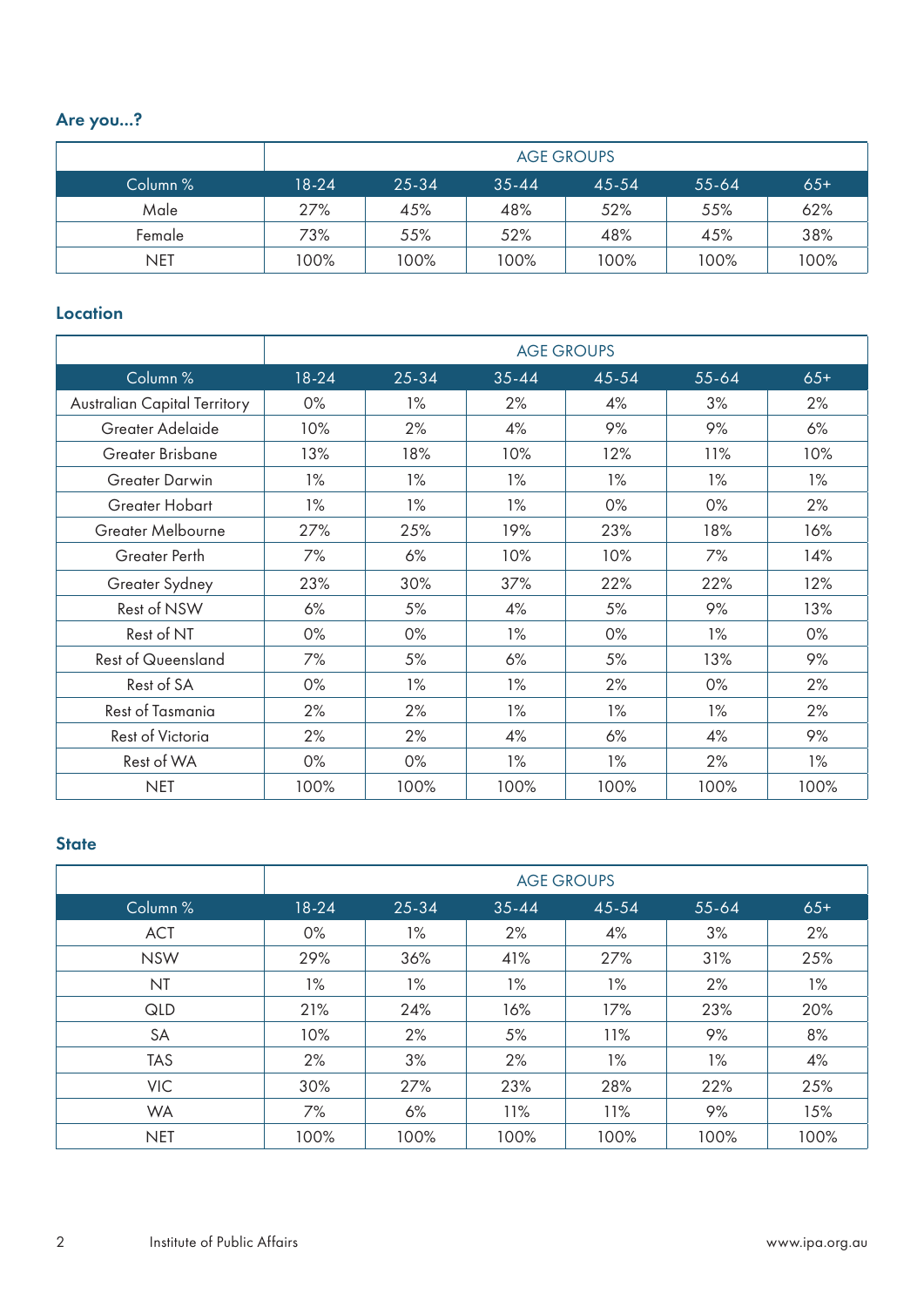Area

|                | <b>AGE GROUPS</b> |       |           |       |           |       |
|----------------|-------------------|-------|-----------|-------|-----------|-------|
| Column %       | $18 - 24$         | 25-34 | $35 - 44$ | 45-54 | $55 - 64$ | $65+$ |
| Metro          | 83%               | 84%   | 82%       | 81%   | 71%       | 64%   |
| Rural/Regional | 17%               | 16%   | 18%       | 19%   | 29%       | 36%   |
| <b>NET</b>     | 100%              | 100%  | 100%      | 100%  | 100%      | 100%  |

# What is your annual gross (i.e. before tax) household income range?

|                            | <b>AGE GROUPS</b> |           |           |            |           |       |  |
|----------------------------|-------------------|-----------|-----------|------------|-----------|-------|--|
| Column %                   | 18-24             | $25 - 34$ | $35 - 44$ | 45-54      | $55 - 64$ | $65+$ |  |
| Less than \$15,000 AUD     | 12%               | 6%        | 2%        | 2%         | 5%        | 1%    |  |
| \$15,000 to \$29,999 AUD   | 7%                | 6%        | 7%        | 10%        | 16%       | 13%   |  |
| \$30,000 to \$44,999 AUD   | 14%               | 9%        | 7%        | 7%         | 12%       | 25%   |  |
| \$45,000 to \$59,999 AUD   | 12%               | 9%        | 11%       | 7%         | 9%        | 19%   |  |
| \$60,000 to \$74,999 AUD   | 10%               | 14%       | 9%        | 11%        | 13%       | 12%   |  |
| \$75,000 to \$99,999 AUD   | 17%               | 19%       | 18%       | <b>20%</b> | 15%       | 8%    |  |
| \$100,000 to \$149,999 AUD | 9%                | 17%       | 26%       | 19%        | 14%       | 7%    |  |
| \$150,000 to \$199,999 AUD | 3%                | 10%       | 10%       | 9%         | 4%        | 2%    |  |
| \$200,000 to \$499,999 AUD | 2%                | 4%        | 3%        | 4%         | 4%        | $0\%$ |  |
| \$500,000 to \$999,999 AUD | $0\%$             | $0\%$     | 0%        | 0%         | $0\%$     | 0%    |  |
| \$1 million + AUD          | 1%                | $0\%$     | 0%        | $0\%$      | $0\%$     | $0\%$ |  |
| Prefer not to answer       | 13%               | 5%        | 7%        | 9%         | 8%        | 15%   |  |
| <b>NET</b>                 | 100%              | 100%      | 100%      | 100%       | 100%      | 100%  |  |

# What is your annual gross (i.e. before tax) personal income range?

|                            | <b>AGE GROUPS</b> |           |           |       |           |       |  |
|----------------------------|-------------------|-----------|-----------|-------|-----------|-------|--|
| Column <sup>%</sup>        | 18-24             | $25 - 34$ | $35 - 44$ | 45-54 | $55 - 64$ | $65+$ |  |
| Less than \$15,000 AUD     | 31%               | 16%       | 13%       | 10%   | 15%       | 9%    |  |
| \$15,000 to \$29,999 AUD   | 21%               | 13%       | 16%       | 18%   | 27%       | 35%   |  |
| \$30,000 to \$44,999 AUD   | 12%               | 13%       | 7%        | 10%   | 18%       | 18%   |  |
| \$45,000 to \$59,999 AUD   | 17%               | 15%       | 12%       | 13%   | 9%        | 10%   |  |
| \$60,000 to \$74,999 AUD   | 3%                | 20%       | 11%       | 13%   | 8%        | 5%    |  |
| \$75,000 to \$99,999 AUD   | $1\%$             | 9%        | 15%       | 12%   | 5%        | 4%    |  |
| \$100,000 to \$149,999 AUD | 2%                | 6%        | 13%       | 12%   | 5%        | 2%    |  |
| \$150,000 to \$199,999 AUD | $0\%$             | 2%        | 3%        | 2%    | 3%        | 1%    |  |
| \$200,000 to \$499,999 AUD | $0\%$             | 1%        | $1\%$     | 1%    | 0%        | 0%    |  |
| \$500,000 to \$999,999 AUD | $0\%$             | $0\%$     | 0%        | 0%    | 0%        | $0\%$ |  |
| $$1$ million + AUD         | $1\%$             | $0\%$     | 0%        | 0%    | $0\%$     | $0\%$ |  |
| Prefer not to answer       | 13%               | 4%        | 8%        | 10%   | 9%        | 16%   |  |
| <b>NET</b>                 | 100%              | 100%      | 100%      | 100%  | 100%      | 100%  |  |